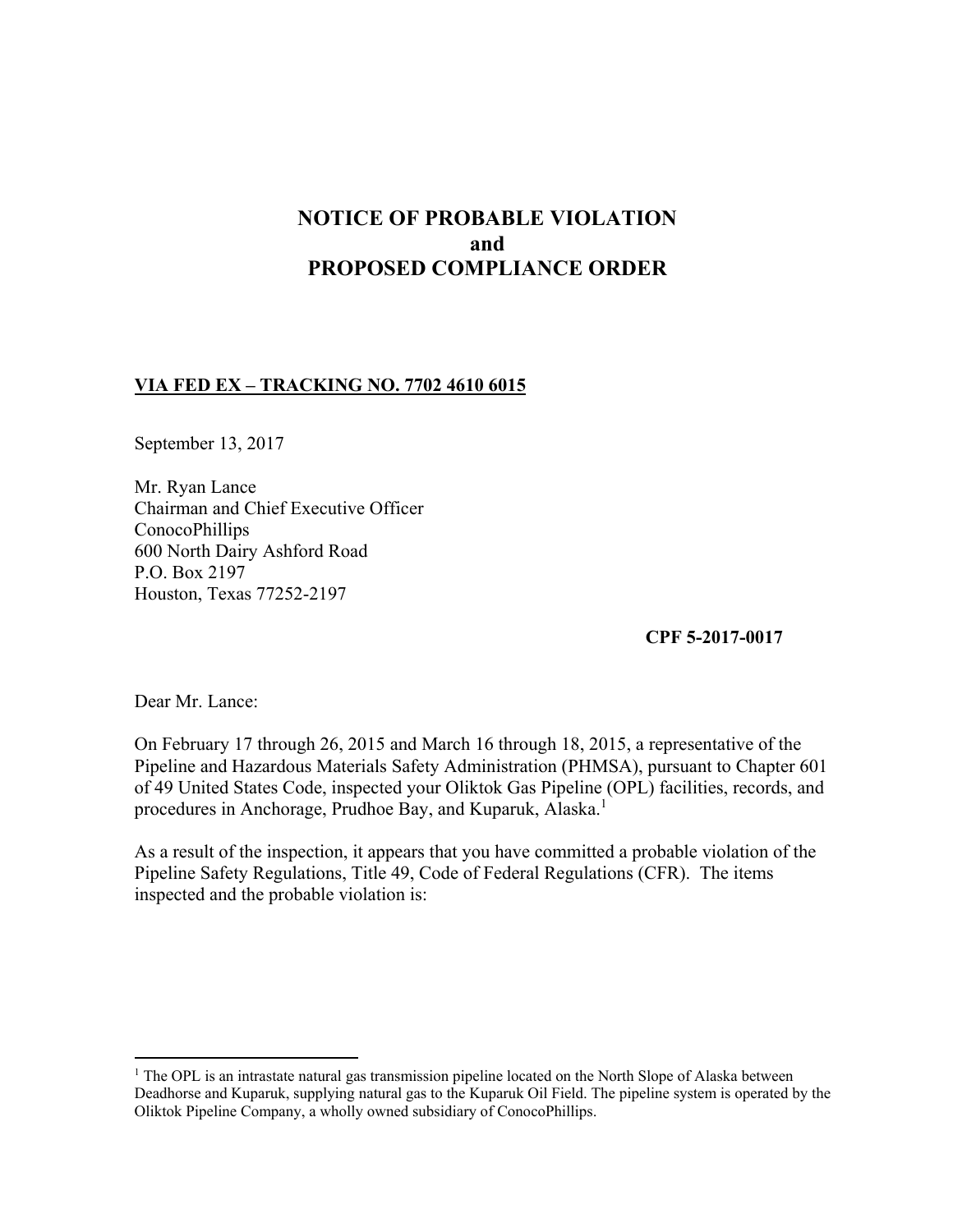**1. §192.195 Protection against accidental overpressuring. (a) General requirements. Except as provided in §192.197, each pipeline that is connected to a gas source so that the maximum allowable operating pressure could be exceeded as the result of pressure control failure or of some other type of failure, must have pressure relieving or pressure limiting devices that meet the requirements of §§192.199 and 192.201.** 

Oliktok Pipeline Company, a wholly owned subsidiary of ConocoPhillips, uses an ROV 9000, a remotely operated valve at the upstream end of the OPL, as a pressure limiting device. The valve is controlled from the Oliktok Control Room. During normal operations, the valve is designed to "fail in place", that is, fail in its last position. In the event of a power loss to the valve's actuator, the valve will stay in the position it was in at the time of the power failure; open, partially open, or closed. If the OPL is accepting product during a power outage to the valve's actuator, the valve "fails in place" and becomes unable and incapable of responding to an overpressure situation.

#### Proposed Compliance Order

Under 49 U.S.C. § 60122 and 49 CFR § 190.223, you are subject to a civil penalty not to exceed \$209,002 per violation per day the violation persists up to a maximum of \$2,090,022 for a related series of violations.

We have reviewed the circumstances and supporting documents involved in this case, and have decided not to propose a civil penalty assessment at this time.

With respect to item 1, pursuant to 49 United States Code § 60118, the Pipeline and Hazardous Materials Safety Administration proposes to issue a Compliance Order to Oliktok Pipeline Company. Please refer to the *Proposed Compliance Order*, which is enclosed and made a part of this Notice.

#### Response to this Notice

Enclosed as part of this Notice is a document entitled *Response Options for Pipeline Operators in Compliance Proceedings*. Please refer to this document and note the response options. Be advised that all material you submit in response to this enforcement action is subject to being made publicly available. If you believe that any portion of your responsive material qualifies for confidential treatment under 5 U.S.C. 552(b), along with the complete original document you must provide a second copy of the document with the portions you believe qualify for confidential treatment redacted and an explanation of why you believe the redacted information qualifies for confidential treatment under 5 U.S.C. 552(b).

Following the receipt of this Notice, you have 30 days to submit written comments, or request a hearing under 49 CFR § 190.211. If you do not respond within 30 days of receipt of this Notice, this constitutes a waiver of your right to contest the allegations in this Notice and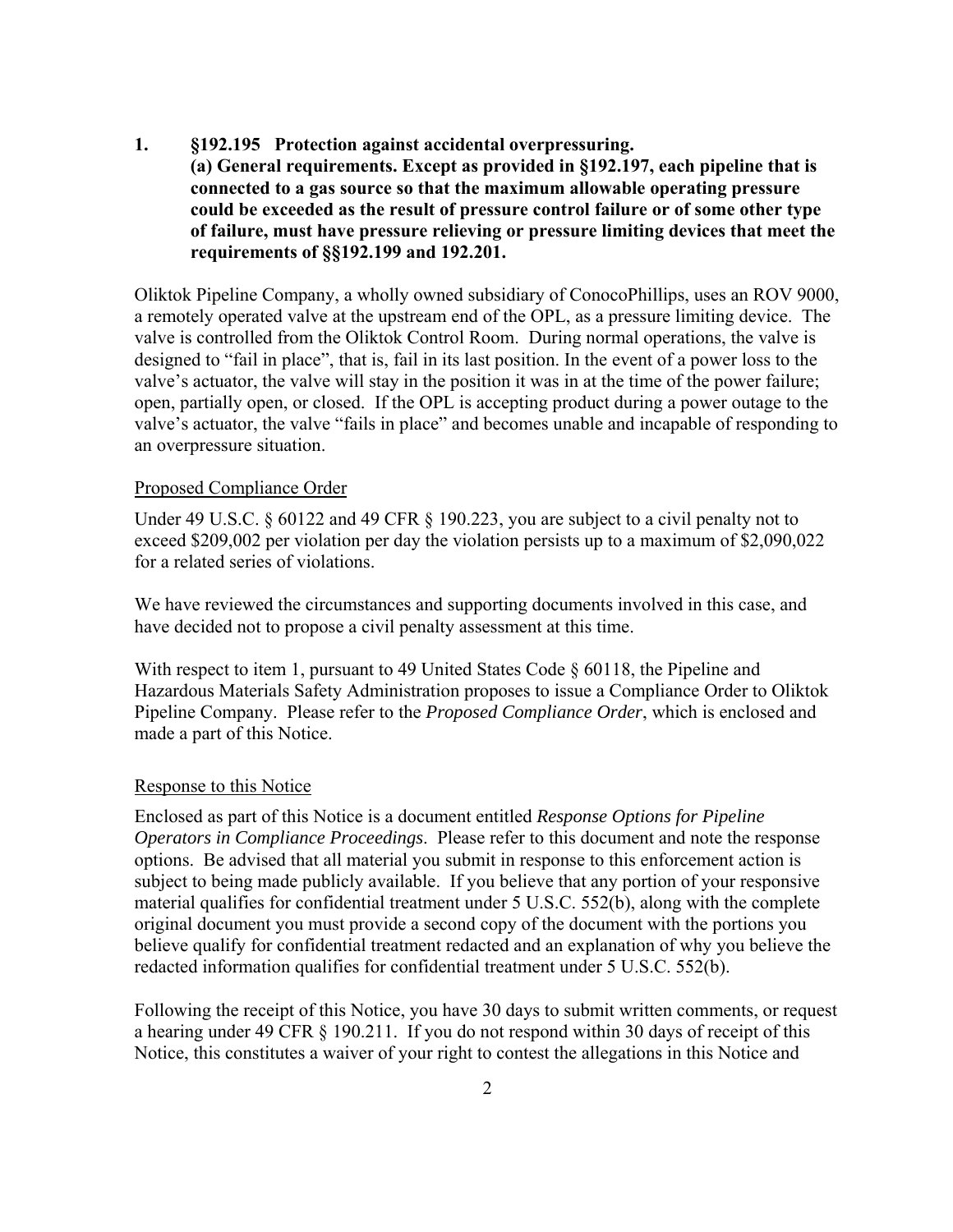authorizes the Associate Administrator for Pipeline Safety to find facts as alleged in this Notice without further notice to you and to issue a Final Order. If you are responding to this Notice, we propose that you submit your correspondence to my office within 30 days from receipt of this Notice. This period may be extended by written request for good cause.

In your correspondence on this matter, please refer to **CPF 5-2017-0017** and, for each document you submit, please provide a copy in electronic format whenever possible.

Sincerely,

Kim West Acting Director, Western Region Pipeline and Hazardous Materials Safety Administration

### Enclosures: *Proposed Compliance Order Response Options for Pipeline Operators in Compliance Proceedings*

cc: PHP-60 Compliance Registry PHP-500 H. Marlowe (#148605) Mr. Joe Marushack, President, ConocoPhillips Alaska